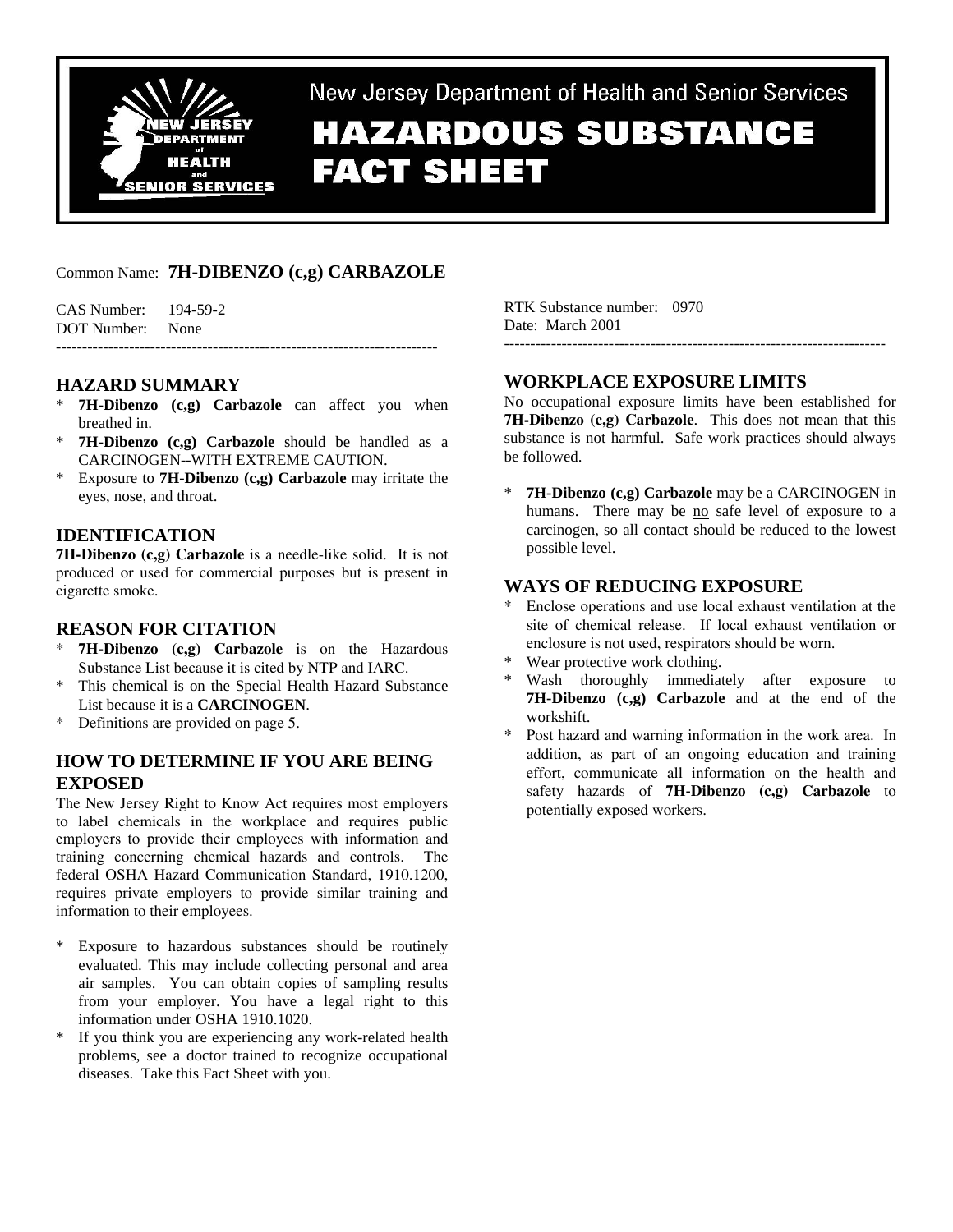This Fact Sheet is a summary source of information of all potential and most severe health hazards that may result from exposure. Duration of exposure, concentration of the substance and other factors will affect your susceptibility to any of the potential effects described below.

 $-$ 

# **HEALTH HAZARD INFORMATION**

## **Acute Health Effects**

The following acute (short-term) health effects may occur immediately or shortly after exposure to **7H-Dibenzo (c,g) Carbazole**:

\* Exposure to **7H-Dibenzo (c,g) Carbazole** may irritate the eyes, nose, and throat.

## **Chronic Health Effects**

The following chronic (long-term) health effects can occur at some time after exposure to **7H-Dibenzo (c,g) Carbazole** and can last for months or years:

## **Cancer Hazard**

- **7H-Dibenzo (c,g) Carbazole** may be a CARCINOGEN in humans since it has been shown to cause liver and stomach cancers in animals.
- Many scientists believe there is no safe level of exposure to a carcinogen. Such substances may also have the potential for causing reproductive damage in humans.

## **Reproductive Hazard**

According to the information presently available to the New Jersey Department of Health and Senior Services, **7H-Dibenzo (c,g) Carbazole** has not been tested for its ability to affect reproduction.

#### **Other Long-Term Effects**

No chronic (long-term) health effects are known at this time.

## **MEDICAL**

#### **Medical Testing**

There is no special test for this chemical. However, if illness occurs or overexposure is suspected, medical attention is recommended.

Any evaluation should include a careful history of past and present symptoms with an exam. Medical tests that look for damage already done are not a substitute for controlling exposure.

Request copies of your medical testing. You have a legal right to this information under OSHA 1910.1020.

## **WORKPLACE CONTROLS AND PRACTICES**

Unless a less toxic chemical can be substituted for a hazardous substance, **ENGINEERING CONTROLS** are the most effective way of reducing exposure. The best protection is to enclose operations and/or provide local exhaust ventilation at the site of chemical release. Isolating operations can also reduce exposure. Using respirators or protective equipment is less effective than the controls mentioned above, but is sometimes necessary.

In evaluating the controls present in your workplace, consider: (1) how hazardous the substance is, (2) how much of the substance is released into the workplace and (3) whether harmful skin or eye contact could occur. Special controls should be in place for highly toxic chemicals or when significant skin, eye, or breathing exposures are possible.

In addition, the following control is recommended:

\* Where possible, automatically transfer **7H-Dibenzo (c,g) Carbazole** from drums or other storage containers to process containers.

Good **WORK PRACTICES** can help to reduce hazardous exposures. The following work practices are recommended:

- \* Workers whose clothing has been contaminated by **7H-Dibenzo (c,g) Carbazole** should change into clean clothing promptly.
- \* Do not take contaminated work clothes home. Family members could be exposed.
- Contaminated work clothes should be laundered by individuals who have been informed of the hazards of exposure to **7H-Dibenzo (c,g) Carbazole**.
- \* Eye wash fountains should be provided in the immediate work area for emergency use.
- \* If there is the possibility of skin exposure, emergency shower facilities should be provided.
- On skin contact with **7H-Dibenzo** (c,g) Carbazole, immediately wash or shower to remove the chemical. At the end of the workshift, wash any areas of the body that may have contacted **7H-Dibenzo (c,g) Carbazole**, whether or not known skin contact has occurred.
- Do not eat, smoke, or drink where **7H-Dibenzo** (c,g) **Carbazole** is handled, processed, or stored, since the chemical can be swallowed. Wash hands carefully before eating, drinking, smoking, or using the toilet.
- Use a vacuum or a wet method to reduce dust during cleanup. DO NOT DRY SWEEP.

## **PERSONAL PROTECTIVE EQUIPMENT**

WORKPLACE CONTROLS ARE BETTER THAN PERSONAL PROTECTIVE EQUIPMENT. However, for some jobs (such as outside work, confined space entry, jobs done only once in a while, or jobs done while workplace controls are being installed), personal protective equipment may be appropriate.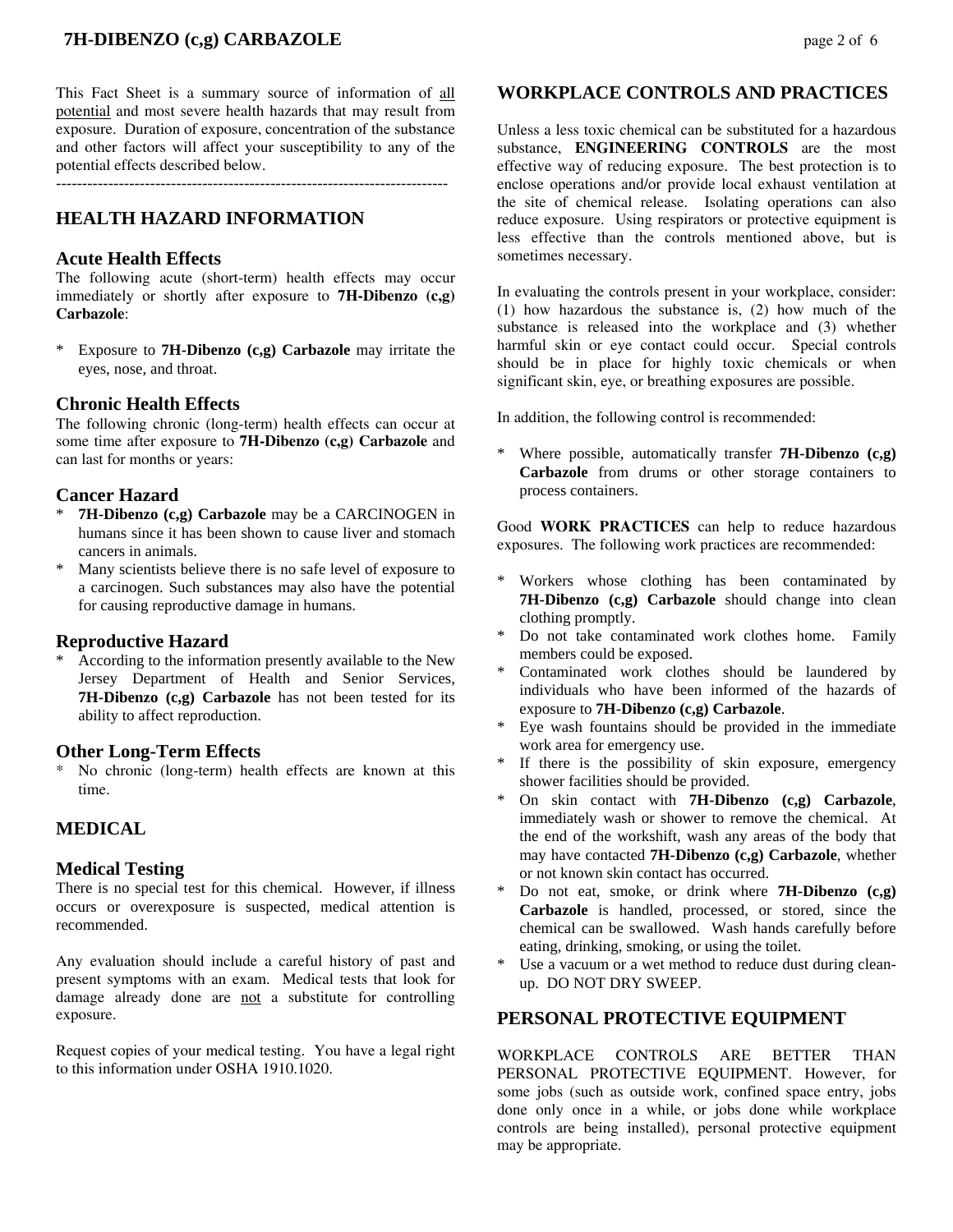# **7H-DIBENZO (c,g) CARBAZOLE** page 3 of 6

OSHA 1910.132 requires employers to determine the appropriate personal protective equipment for each hazard and to train employees on how and when to use protective equipment.

The following recommendations are only guidelines and may not apply to every situation.

# **Clothing**

- \* Avoid skin contact with **7H-Dibenzo (c,g) Carbazole**. Wear protective gloves and clothing. Safety equipment suppliers/manufacturers can provide recommendations on the most protective glove/clothing material for your operation.
- \* All protective clothing (suits, gloves, footwear, headgear) should be clean, available each day, and put on before work.

## **Eye Protection**

Eye protection is included in the recommended respiratory protection.

## **Respiratory Protection**

**IMPROPER USE OF RESPIRATORS IS DANGEROUS.** Such equipment should only be used if the employer has a written program that takes into account workplace conditions, requirements for worker training, respirator fit testing and medical exams, as described in OSHA 1910.134.

At any exposure level, use a MSHA/NIOSH approved supplied-air respirator with a full facepiece operated in a pressure-demand or other positive-pressure mode. For increased protection use in combination with an auxiliary self-contained breathing apparatus operated in a pressuredemand or other positive-pressure mode.

## **QUESTIONS AND ANSWERS**

- Q: If I have acute health effects, will I later get chronic health effects?
- A: Not always. Most chronic (long-term) effects result from repeated exposures to a chemical.
- Q: Can I get long-term effects without ever having shortterm effects?
- A: Yes, because long-term effects can occur from repeated exposures to a chemical at levels not high enough to make you immediately sick.
- Q: What are my chances of getting sick when I have been exposed to chemicals?
- A: The likelihood of becoming sick from chemicals is increased as the amount of exposure increases. This is determined by the length of time and the amount of material to which someone is exposed.
- Q: When are higher exposures more likely?
- A: Conditions which increase risk of exposure include dust releasing operations (grinding, mixing, blasting, dumping, etc.), other physical and mechanical processes (heating, pouring, spraying, spills and evaporation from large surface areas such as open containers), and "confined space" exposures (working inside vats, reactors, boilers, small rooms, etc.).
- Q: Is the risk of getting sick higher for workers than for community residents?
- A: Yes. Exposures in the community, except possibly in cases of fires or spills, are usually much lower than those found in the workplace. However, people in the community may be exposed to contaminated water as well as to chemicals in the air over long periods. This may be a problem for children or people who are already ill.
- Q: Don't all chemicals cause cancer?
- A: No. Most chemicals tested by scientists are not cancercausing.
- Q: Should I be concerned if a chemical causes cancer in animals?
- A: Yes. Most scientists agree that a chemical that causes cancer in animals should be treated as a suspected human carcinogen unless proven otherwise.
- Q: But don't they test animals using much higher levels of a chemical than people usually are exposed to?
- A: Yes. That's so effects can be seen more clearly using fewer animals. But high doses alone don't cause cancer unless it's a cancer agent. In fact, a chemical that causes cancer in animals at high doses could cause cancer in humans exposed to low doses.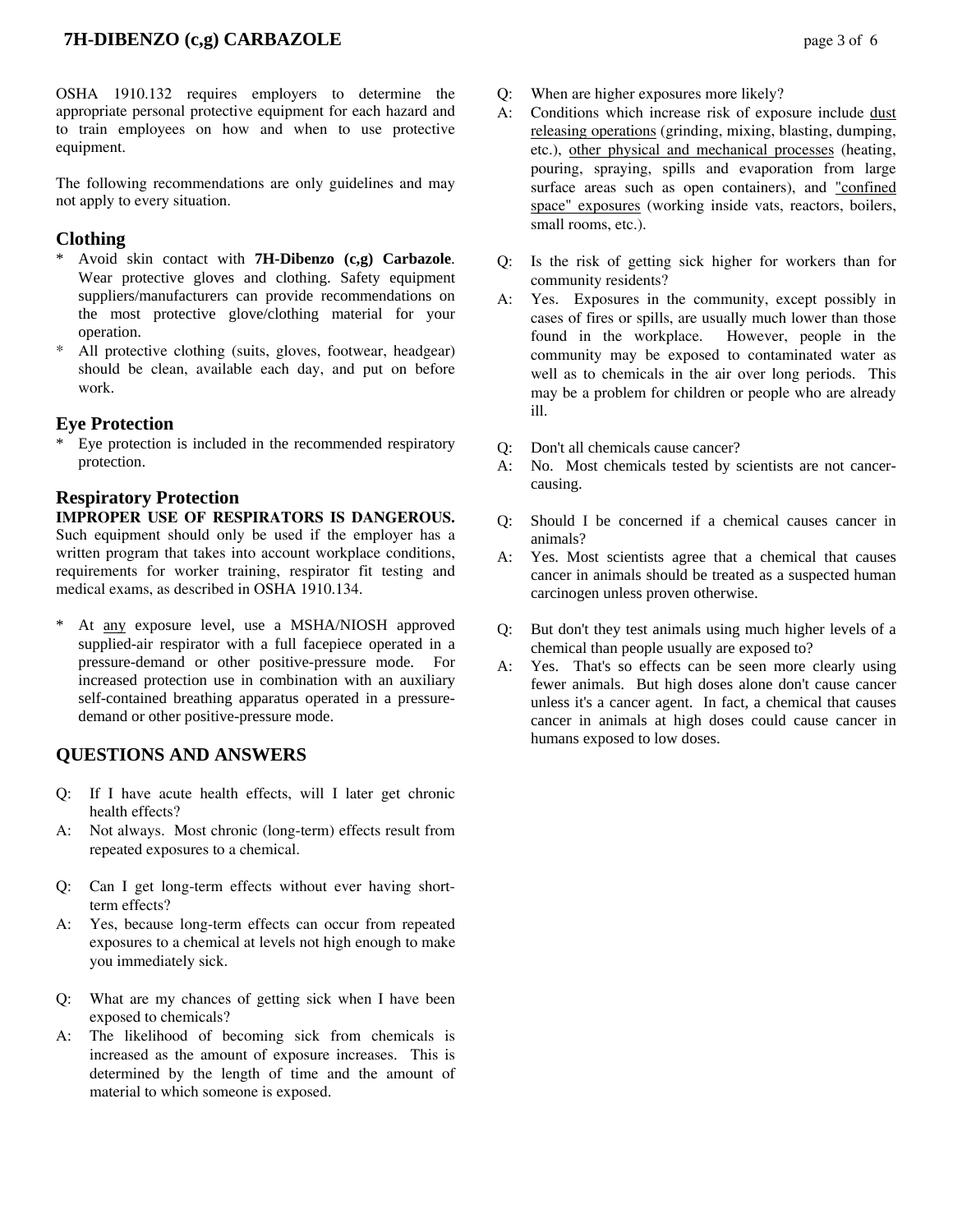------------------------------------------------------------------------ The following information is available from:

 New Jersey Department of Health and Senior Services Occupational Health Service PO Box 360 Trenton, NJ 08625-0360 (609) 984-1863 (609) 292-5677 (fax)

Web address: http://www.state.nj.us/health/eoh/odisweb/

#### **Industrial Hygiene Information**

Industrial hygienists are available to answer your questions regarding the control of chemical exposures using exhaust ventilation, special work practices, good housekeeping, good hygiene practices, and personal protective equipment including respirators. In addition, they can help to interpret the results of industrial hygiene survey data.

#### **Medical Evaluation**

If you think you are becoming sick because of exposure to chemicals at your workplace, you may call personnel at the Department of Health and Senior Services, Occupational Health Service, who can help you find the information you need.

#### **Public Presentations**

Presentations and educational programs on occupational health or the Right to Know Act can be organized for labor unions, trade associations and other groups.

#### **Right to Know Information Resources**

The Right to Know Infoline (609) 984-2202 can answer questions about the identity and potential health effects of chemicals, list of educational materials in occupational health, references used to prepare the Fact Sheets, preparation of the Right to Know Survey, education and training programs, labeling requirements, and general information regarding the Right to Know Act. Violations of the law should be reported to (609) 984-2202.

------------------------------------------------------------------------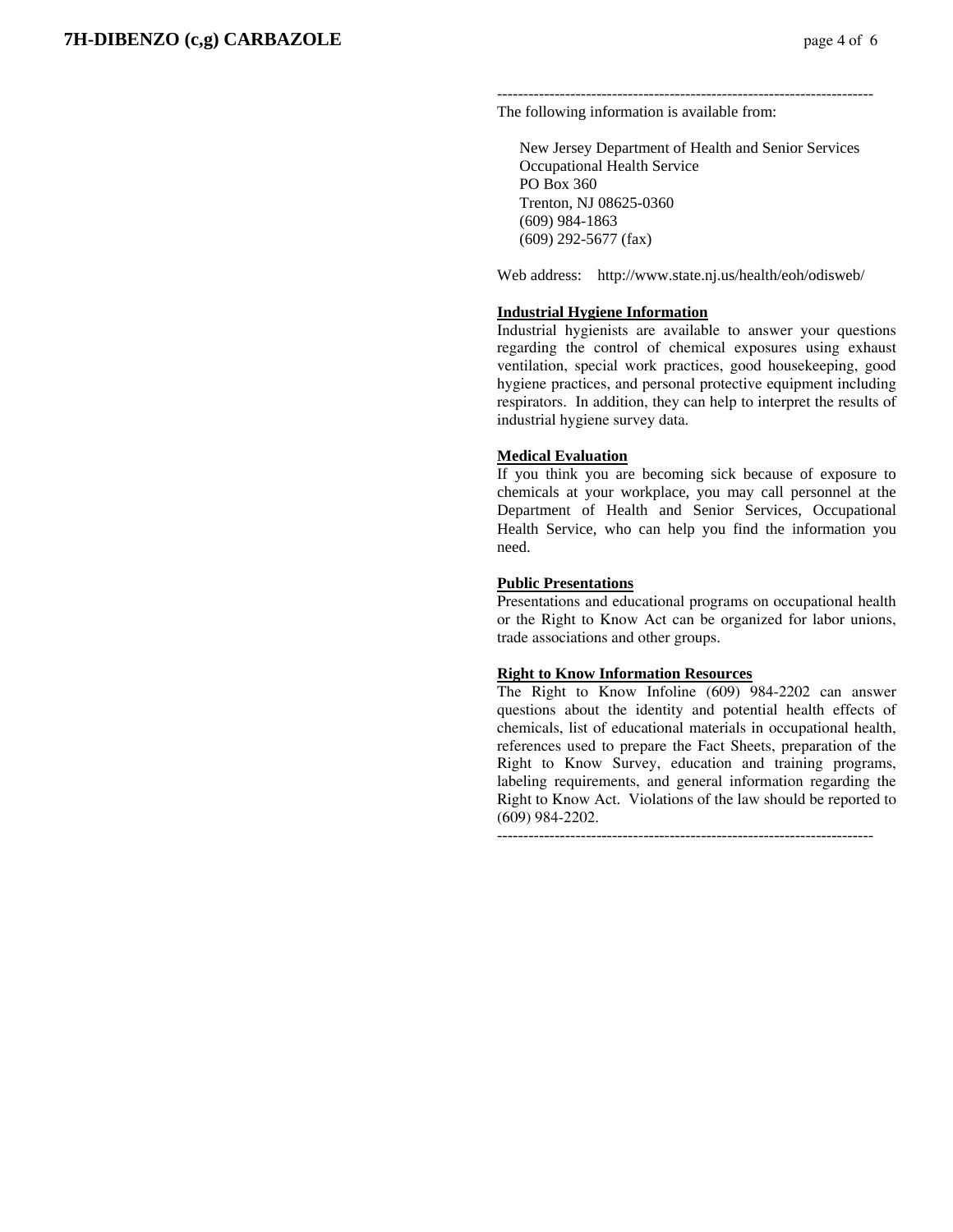# **7H-DIBENZO (c,g) CARBAZOLE** page 5 of 6

## **DEFINITIONS**

**ACGIH** is the American Conference of Governmental Industrial Hygienists. It recommends upper limits (called TLVs) for exposure to workplace chemicals.

A **carcinogen** is a substance that causes cancer.

The **CAS number** is assigned by the Chemical Abstracts Service to identify a specific chemical.

A **combustible** substance is a solid, liquid or gas that will burn.

A **corrosive** substance is a gas, liquid or solid that causes irreversible damage to human tissue or containers.

**DEP** is the New Jersey Department of Environmental **Protection** 

**DOT** is the Department of Transportation, the federal agency that regulates the transportation of chemicals.

**EPA** is the Environmental Protection Agency, the federal agency responsible for regulating environmental hazards.

A **fetus** is an unborn human or animal.

A **flammable** substance is a solid, liquid, vapor or gas that will ignite easily and burn rapidly.

The **flash point** is the temperature at which a liquid or solid gives off vapor that can form a flammable mixture with air.

**HHAG** is the Human Health Assessment Group of the federal EPA.

**IARC** is the International Agency for Research on Cancer, a scientific group that classifies chemicals according to their cancer-causing potential.

A **miscible** substance is a liquid or gas that will evenly dissolve in another.

**mg/m3** means milligrams of a chemical in a cubic meter of air. It is a measure of concentration (weight/volume).

**MSHA** is the Mine Safety and Health Administration, the federal agency that regulates mining. It also evaluates and approves respirators.

A **mutagen** is a substance that causes mutations. A **mutation** is a change in the genetic material in a body cell. Mutations can lead to birth defects, miscarriages, or cancer.

**NAERG** is the North American Emergency Response Guidebook. It was jointly developed by Transport Canada, the United States Department of Transportation and the Secretariat of Communications and Transportation of Mexico. It is a guide for first responders to quickly identify the specific or generic hazards of material involved in a transportation incident, and to protect themselves and the general public during the initial response phase of the incident.

**NCI** is the National Cancer Institute, a federal agency that determines the cancer-causing potential of chemicals.

**NFPA** is the National Fire Protection Association. It classifies substances according to their fire and explosion hazard.

**NIOSH** is the National Institute for Occupational Safety and Health. It tests equipment, evaluates and approves respirators, conducts studies of workplace hazards, and proposes standards to OSHA.

**NTP** is the National Toxicology Program which tests chemicals and reviews evidence for cancer.

**OSHA** is the Occupational Safety and Health Administration, which adopts and enforces health and safety standards.

**PEOSHA** is the Public Employees Occupational Safety and Health Act, a state law which sets PELs for New Jersey public employees.

**PIH** is a DOT designation for chemicals which are Poison Inhalation Hazards.

**ppm** means parts of a substance per million parts of air. It is a measure of concentration by volume in air.

A **reactive** substance is a solid, liquid or gas that releases energy under certain conditions.

A **teratogen** is a substance that causes birth defects by damaging the fetus.

**TLV** is the Threshold Limit Value, the workplace exposure limit recommended by ACGIH.

The **vapor pressure** is a measure of how readily a liquid or a solid mixes with air at its surface. A higher vapor pressure indicates a higher concentration of the substance in air and therefore increases the likelihood of breathing it in.